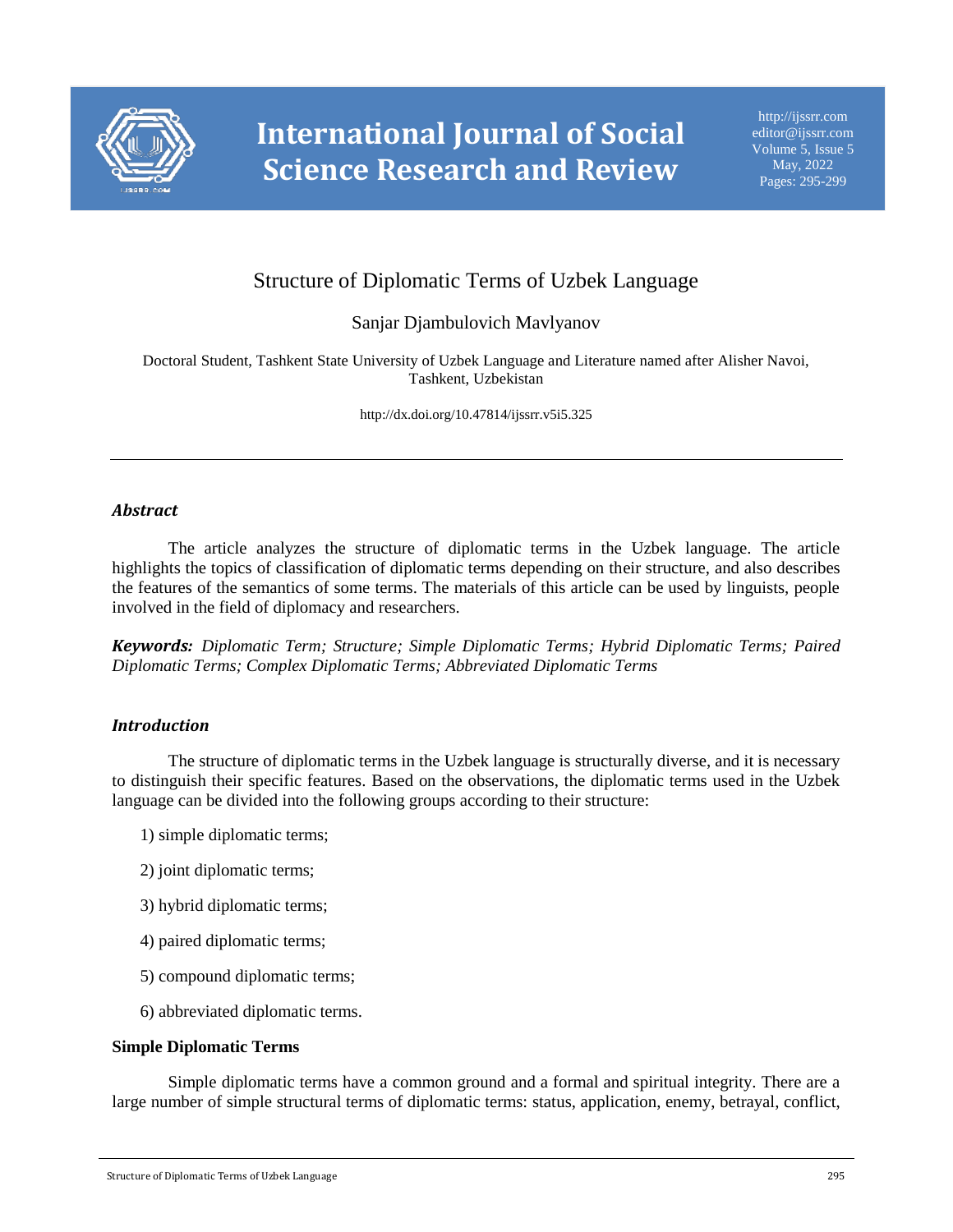

conspiracy, insult, control, representative, refugee, initiative, vigilance, border, order, territory, alliance, peace, ambassador, agreement, declaration , convention, memorandum, strategist, summit, transit, tactics, intelligence, agent, status, immigrant, protocol, note, pact, attaché, genocide, arbitration, dissident, screening, diplomat, maneuver, consul, visa, protectorate, representation, agreement, cooperation, mediation, partnership, disobedience, advisor, courtesy, leadership, conformity, aggression, ally, agency, espionage, citizenship, consular, integrity, and so on.

Most of the simple terms in the noun family belong to the absorption layer. Verbs and adjectives also play a key role in the formation of simple diplomatic terms. However, the main parts of such termslexemes often belong to the assimilation layer. On this basis, the simple terms of diplomacy in the Uzbek term system can be divided into two groups based on their derivative features: a) simple original diplomatic terms; b) simple artificial diplomatic terms.

Application, enemy, betrayal, conflict, conspiracy, insult, control, representative, refugee, initiative, vigilance, border, order, territory, alliance, peace, ambassador, agreement, declaration, convention, memorandum, strategist, summit, transit, tactics, intelligence, agent, status, immigrant, protocol, note, pact, attaché, genocide, arbitration, dissident, screening, diplomat, maneuver, consul, visa, protectorate, etc., partnership, disobedience, adviser, courtesy, leadership, conformity, aggression, ally, agency, espionage, citizenship, consular, integrity, etc. are simple artificial diplomatic terms.

As you can see, there are a lot of artificial diplomatic terms in this system. In the formation of artificial lexemes, mainly [noun + noun] and [adjective + noun] patterns predominate. The first part of the first template is filled with the original diplomatic terms of the system. In particular, such as [courtesy], [appropriate], [agent], [spy], [citizen], [consul].

Here are some structural features and semantic explanations of some simple diplomatic terms:

One of the most commonly used terms in diplomacy is the term agent, meaning a representative who acts on behalf of others. It also means "the head of a diplomatic mission or a member of a group of diplomatic staff, an official directly involved in the performance of the functions of a diplomatic mission" [1].

One such term is the term immigrant, which in its semantic sense refers to the arrival of stateless or other nationals in a particular country for temporary or permanent residence. It is an international term.

# **Joint Diplomatic Terms**

Joint diplomatic terms are formed when more than one base is combined into a single word. In the system of diplomatic terms, the common terms include embassy, power of attorney, contract, flagship, representative office. Here are some of the terms used:

An embassy is a body of a state accredited in the territory of the receiving state, which is the diplomatic mission of a state abroad. Another term of the same type is used to describe this concept. It can also mean "a building where diplomats live or work" [2], "a diplomatic delegation sent from one country to another" [3]. The term embassy is also defined in dictionaries as follows: "An embassy is a high-level diplomatic mission of a state in a foreign country headed by an Ambassador Extraordinary and Plenipotentiary." [4].

# **Hybrid Diplomatic Terms**

Such terms are a new type of compound terms in Uzbek diplomatic terminology. The word hybrid is broadly defined as "words made up of different language elements" [5].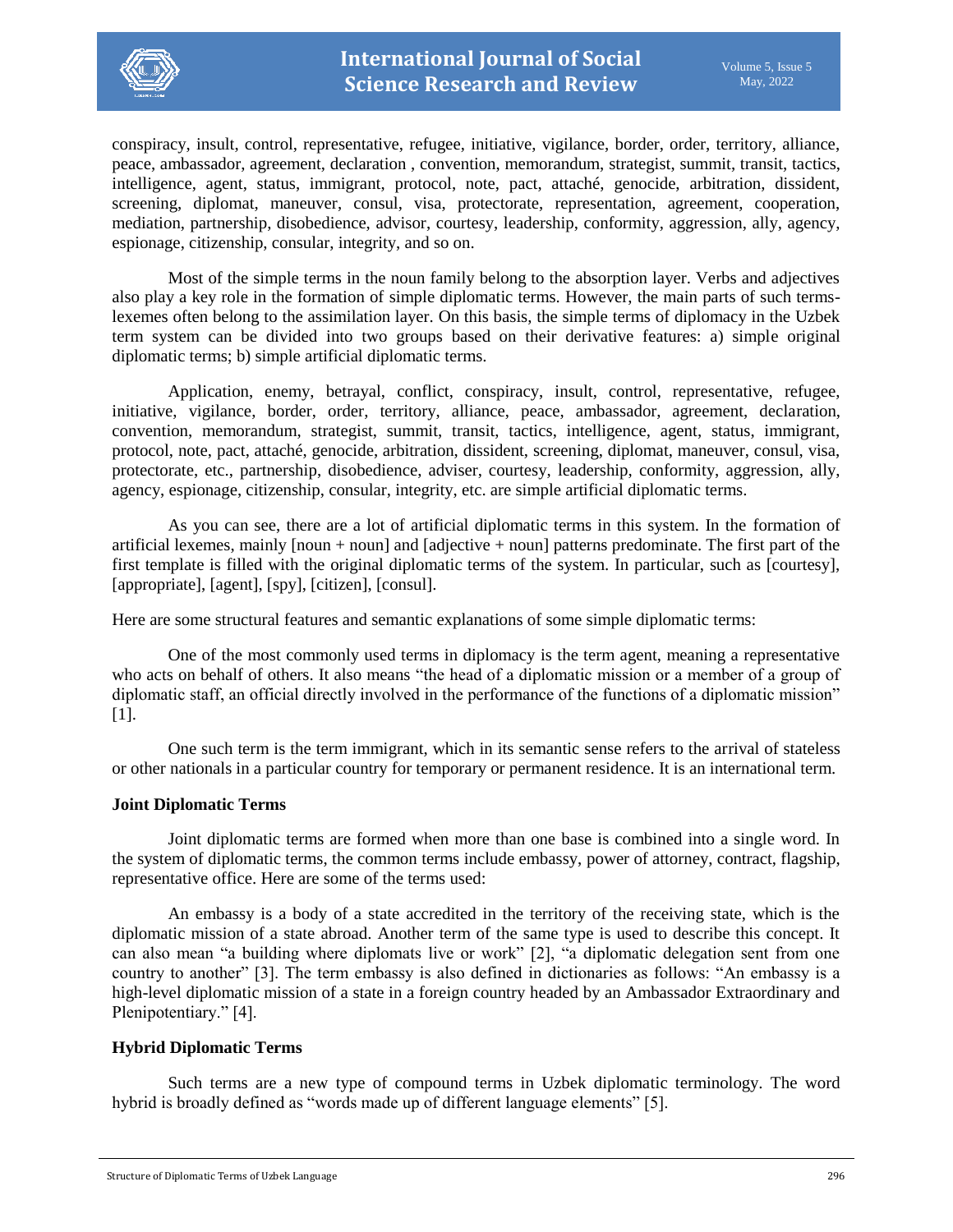

It should be noted that hybrid compound terms in Uzbek diplomatic terminology are formed mainly through elements of international terminology, prefixal and suffix morphemes. The first components of hybrid terms, such as geopolitics, transboundary, transnational, and the European Union (geo-), (trans-), (euro-) are elements of such an international term, and the second components are Uzbek words.

The term geopolitics, used in this type of term, refers to the influence of a country's location, demography, and other factors on its foreign policy. One such term is the term "transnational", which is often used in connection with the activities of corporations. Such corporations are large corporations with foreign assets, based on the principle of participation of the parent company's fixed capital in the capital of subsidiaries, which conducts at least a quarter of its operations abroad, in the foreign country in which it is registered.

A pair of diplomatic terms; Although pairs of terms are rare in the system of diplomatic terms, they play an important role in diplomatic relations. Because in their semantic nature, important concepts of the industry are reflected in relation to relationships. Sea-time, open-sea, gesture, etiquette, confrontation, etc. are two terms of diplomacy. Here are some of them:

A gesture is a movement of the hands or body to emphasize a thought or feeling. This aspect is of great importance in diplomatic activity, and certain concepts that cannot be expressed in words can be explained through gestures.

Conflict means resistance, as in hostility or competition. This is usually reflected in the views of certain countries. Even countries with close ties in international relations may be at odds on some issues.

Combined diplomatic terms. In all terminosystems, compound terms are present in large numbers. This also applies to the terminological system of diplomacy.

Compound diplomatic terms, like other complex lexemes, consist of more than one lexical unit and often appear in the form of a compound. Combined diplomatic terms include foreign trade, international transit, authoritarian regime, diplomatic language, diplomatic law, international law, deputy ambassador, ambassador extraordinary, diplomatic immunity, diplomatic corps, international maritime law, consulate general, landlocked, diplomatic etiquette, authorized diplomat, foreign affairs, foreign aid, foreign policy, a false state, a domestic territory, an international zone, and so on.

Combined diplomatic terms are structurally divided into two-member, three-member, fourmember, and five-member terms**.**

### **Two-Syllable Complex Compound Diplomatic Terms**

Such terms are in the form of simple phrases that have a spiritual integrity. But there is a form of domination.

Foreign trade, international transit, authoritarian regime, diplomatic language, diplomatic law, international law, deputy ambassador, ambassador extraordinary, diplomatic immunity, diplomatic corps, consulate general, landlocked, diplomatic etiquette, authorized diplomat, foreign affairs, foreign aid, foreign policy , false state, internal territory, international zone, political asylum, national regime, union of nations, host country, consular law, consular service, consular district, consular relations, etc. Here are some of the terms: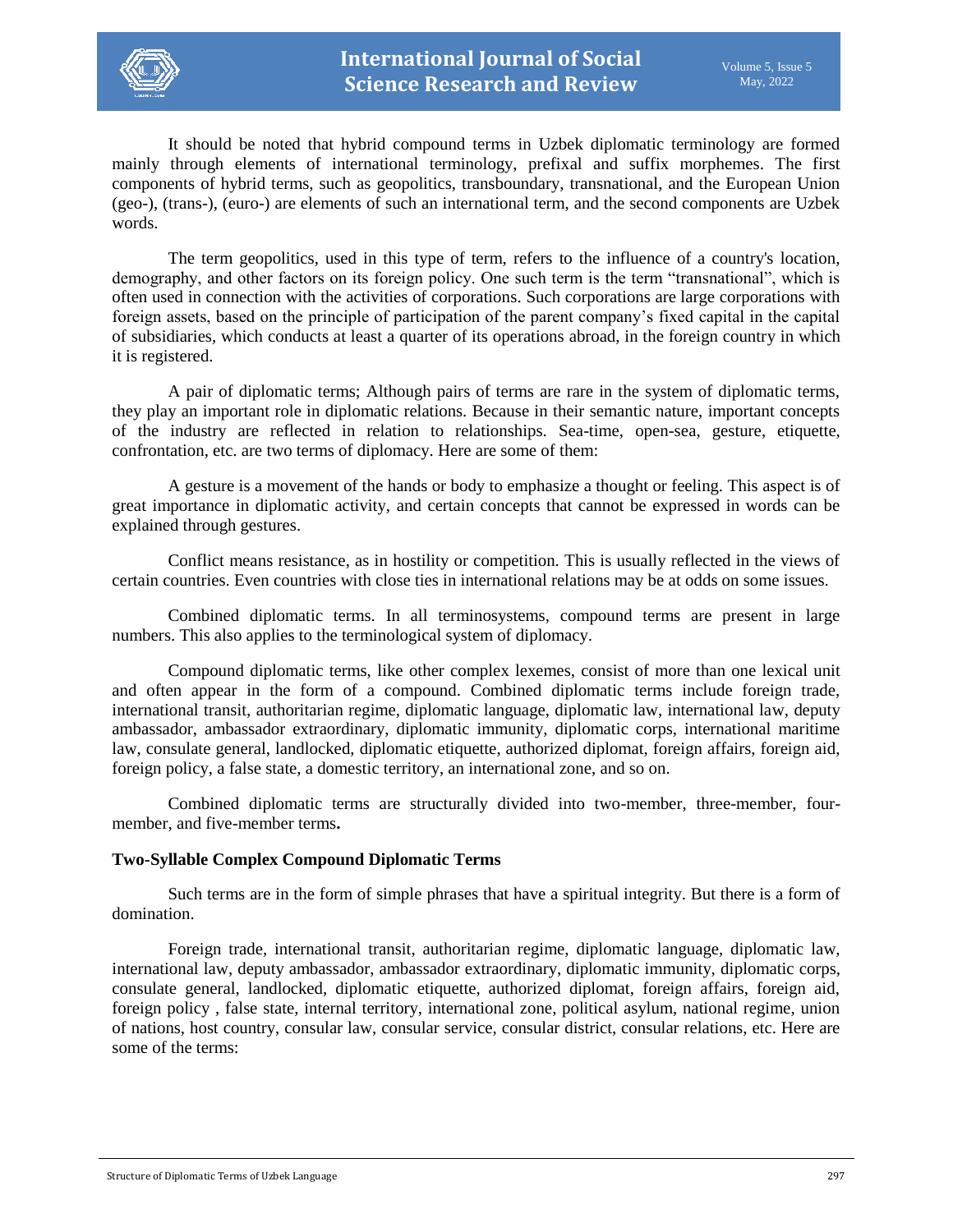

### **Four-Syllable Complex Diplomatic Terms**

As in the case of a three-syllable phrase chain, four-syllable complex diplomatic terms have the same meaning and are the same concept. The official correspondence of the consulate, such as the service of the diplomatic corps, is a unified diplomatic concept.

Five-syllable complex compound diplomatic terms. While such terms are not common among diplomatic terms, they do have a wide range of semantics and are generally synonymous. Each of its components can independently represent one of the concepts in diplomacy. These include terms such as the diplomatic corps service, the diplomatic service staff, and the Universal Declaration of Human Rights.

### **Abbreviation Diplomatic Terms**

Abbreviations made up of compound terms are common in the system of diplomatic terminology, and are formed mainly by the abbreviated use of lexical expressions that express certain concepts in diplomacy in several components. In diplomacy, abbreviations are also used to summarize the multicomponent expressions used in the provision of consular services. Abbreviations also play an important role in international relations, which is one of the cornerstones of diplomacy. They are actively used in naming international organizations, international associations, structures, naming international agreements. Today, diplomatic relations with governmental and non-governmental organizations are on the rise. Many acronyms are used to describe certain concepts in such relationships. It is safe to say that such abbreviations play an important role in diplomatic activity. Such terms are generally formed on the basis of the capital letters of the compound term components. For example: UNICEF, UNESCO, UN, NATO, SCO, CIS and others. Here are some acronyms for diplomacy:

In general, when we look at the structure of lexemes in the system of diplomatic terminology, the basis of their formation is the units of nouns, verbs and adjectives. When we look at the terms of artificial diplomacy, we find that most of them consist of lexical units of the type adjective+ noun, noun + noun. In some cases, there are units in the form of verbs + nouns. The following are the units of diplomatic terms for nouns, verbs, and adjectives, and the following are examples of terms of the type noun  $+$  noun, adjective + noun:

**Noun:** border, integrity, cartography, territory, geopolitics, sovereignty, conformity, order, ultimatum, aggression, colonization, imperialism, protectorate, republic, initiative, sanction, deportation, leadership, visa, diplomat, agent, delegation, representative, terrorist, consul, refugee, immigrant, citizen, mission, screening, surveillance, obstruction, maneuver, operation, tactics, espionage, intelligence, dissident, doctrine, insult, insurrection, haste, truth, courtesy, deportation, sign, etiquette, ethics, mediator, client, trade, tariff, demand, transit, agency, arbitration, consulate, embassy, consulate general, conference or congress, summit, block, blockade, adviser, ambassador, attaché, strategist, ally, enemy, betrayal, conflict, confrontation, conspiracy, disobedience, compromise, cooperation, mediation, memorandum, partnership, accession, alliance, peace, pact, cooperation, mediation, memorandum, partnership, alliance, peace, annexation, power of attorney, declaration, convention, protocol, decision, declaration, note, contract, diplomacy, crisis, pressure, representation, status, negotiation, authority.

**Verb:** to conquer, restrain, isolate, transfer, strike, break, exchange, join, unite, break, cancel, gift.

**Adjective:** autonomous, vigilant, diplomatic, illegal, strategic.

Adjective + noun: domestic territory, authoritarian regime, foreign affairs, foreign aid, foreign policy, false state, authorized diplomat, diplomatic etiquette, free trade, foreign trade, international